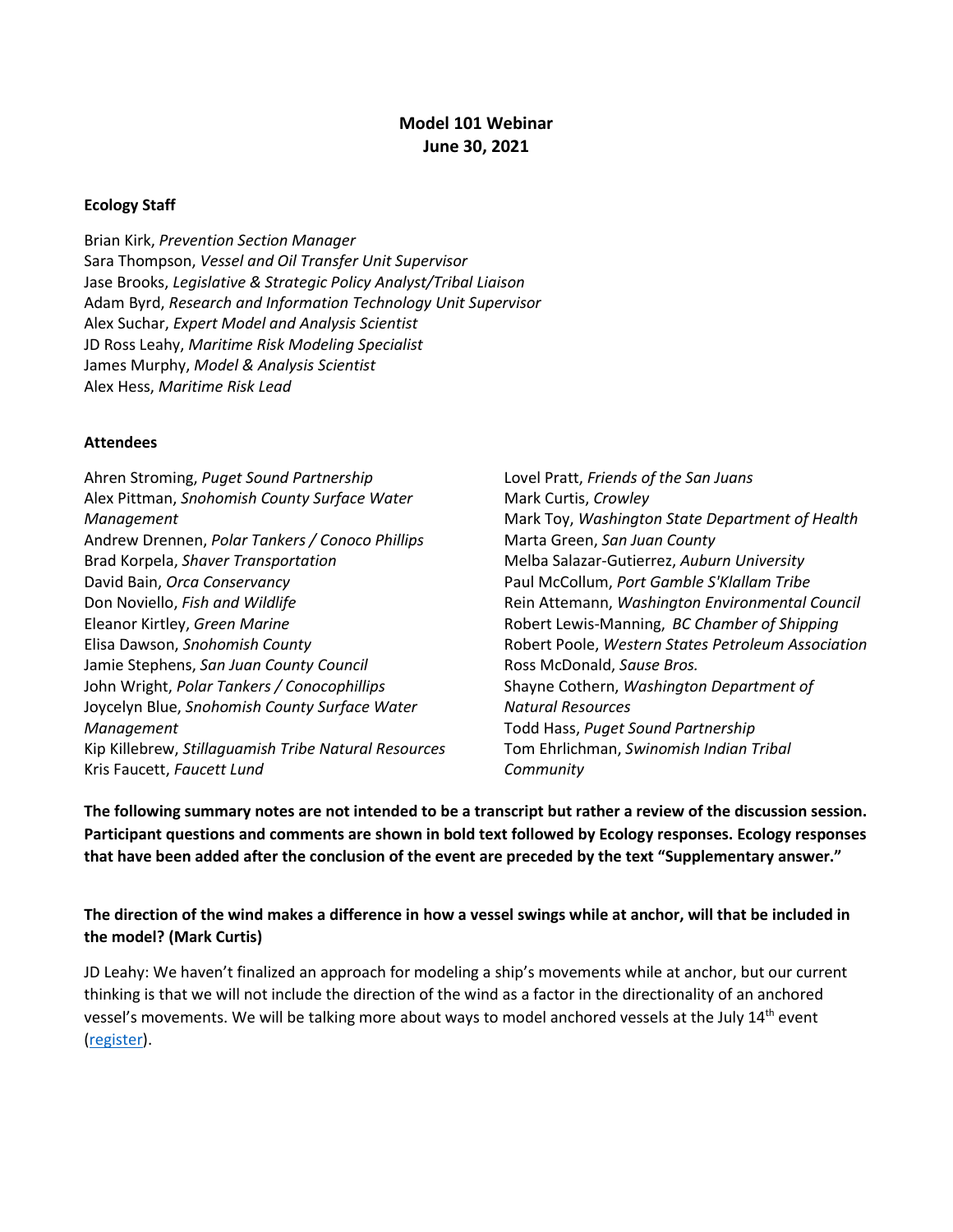# **Some notorious incidents have involved vessels taking unapproved routes. Does your database include such routes (e.g., Friday Harbor to Sydney via the south end of San Juan Island rather than on the normal northerly route)? (David Bain)**

JD Leahy: Our routes are built based on historical behaviors. If unauthorized or unusual routes show up in the historical data, they will appear in the model. On the one hand, that means we'll capture the real life historical ways that ships are operated. On the other hand, the model won't be running ships along routes that aren't present in the historical data, but might theoretically be operated on in the future.

## **I'm curious at how we arrived at the 20-minute grounding vector as this seems very dependent on vessel type, speed and current? (Andrew Drennen)**

JD Leahy: The length of the 20-minute vector is based on a time, speed, distance calculation. The faster a given ship is travelling, the longer the vector will be, because the faster ship would travel further in 20 minutes. This means that different vessel types that operate at different speeds will have different size 20-minute vector lines.

Supplementary answer: We identified this approach from the literature. We found the 20-minute vector in a couple different sources[. Fowler \(2000\)](https://onlinelibrary.wiley.com/doi/abs/10.1111/0272-4332.202022) described the 20-minute vector in connection to risk assessment work performed in the North Sea, portions of which are managed by VTS systems. [Skinnemoen \(2018\)](https://portal.helcom.fi/meetings/OPENRISK%20WS%203-2018-527/MeetingDocuments/Presentation%208.pdf) described the use of a similar 20-minute vector for Norwegian coastal waters, which are managed by Vardø VTS.

**Why are the ships moving around in the model not aware of other ships? That doesn't reflect what happens in the real world. It seems that a lot of safety features such as pilots, AIS, world class VTS are being disregarded. This seems to be an oversimplification that is driving the results to something not accurate and representative of the real world (Andrew Drennen)**

JD Leahy: One of the main reasons we have taken this simplified approach is that a) we think we'll still get informative results and b) the way that ships interact is complicated, and we can't quantify each individual aspect of their interaction (good or bad) because of a lack of data.

Supplementary Answer: Ultimately the question is, are we still able to assess risk in the system while using this simplification? Our answer is yes, we can still assess risk, because we are approaching this from a big picture lens, and looking at risk on a large scale.

Even though we don't have access to all information that goes into the decisions that are made while operating vessels in these waters, we are able to develop aggregated incident rates. Existing safety measures will be incorporated into those rates, at varying scales, through selecting the populations of interest that we review for historical rates of accidents.

The more the population of interest we select mirrors the safety measures and risk factors present within the study area, the more confident we can be that the accident rate we calculate has those safety measures and risks incorporated within it.

# **Let's discuss what the end result of the modeling effort will be. Will it be real time assessment of vessels operation in Puget sound, or will navigation rules be changed such as vessel spacing? Help us understand what you envision the model doing once it's complete. (Kip Killebrew)**

Brian Kirk: This model won't be used to look at vessel movements real time. This tool is not designed for that nor would a tool like that be within scope for the Department of Ecology. That type of oversight is part of US Coast